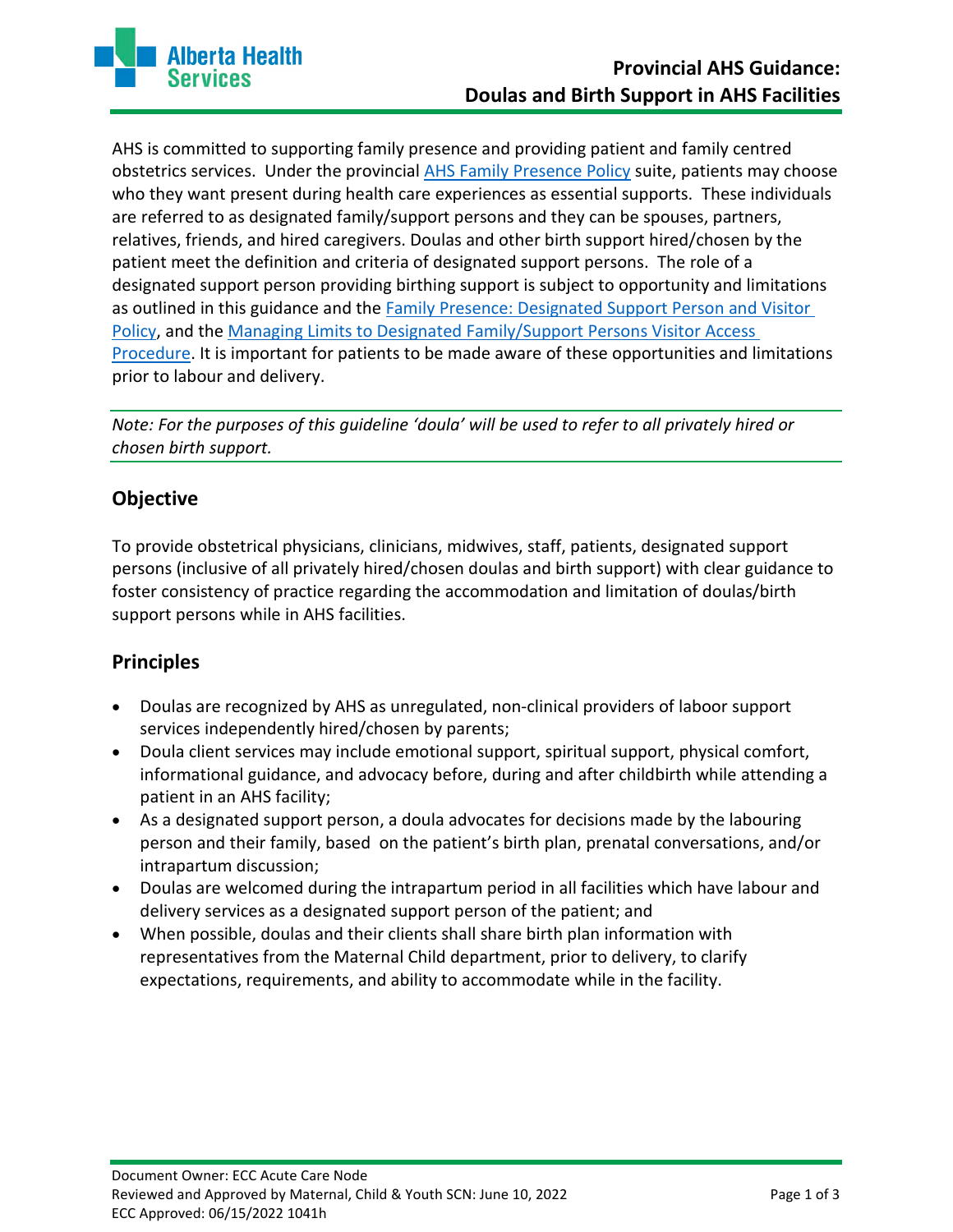

# **Elements**

#### **1 Role of the Doula**

- 1.1 Doulas do not replace healthcare providers and do not perform activities restricted to those with a profession identified under the [Health Professions Act;](https://www.qp.alberta.ca/documents/Acts/H07.pdf)
- 1.2 Doulas do not give medical advice;
- 1.3 Doulas may provide:
	- a) Enhanced communication between the labouring person and healthcare providers when appropriate;
	- b) Emotional, spiritual, ritual support to the labouring person and their partner and/or family;
	- c) Mouth care for labouring persons who are 'nothing by mouth' status.
	- d) Assistance with ambulation, massage, or shower as appropriate per the most responsible health care provider (physician or midwife) assigned to the patient;
	- e) Control the labour environment as preferred by the patient;
	- f) Encouragement of participation of partner or other family members;
	- g) Assist with daily activities of living such as ambulation, toileting, etc. as appropriate per the direction of the most responsible health care provider (physician or midwife) assigned to the patient; and
	- h) Breastfeeding support, such as positioning and technique, in alignment with the teaching provided by healthcare providers.

#### **2 Responsibilities of Doulas and Birth Support**

- 2.1 Doulas place the best interests of the patient first;
- 2.2 Doulas follow all precautions as directed by AHS staff;
- 2.3 Doulas identify themselves to the healthcare team on arrival at the patient's bedside;
- 2.4 Doulas communicate with the healthcare team any activity beyond comfort measures prior to taking action, to ensure there are no possible contraindications based on the patient's status;
- 2.5 Doulas refer to the medical staff if they recognize a condition or concern that is beyond their scope of practice or ability;
- 2.6 Doulas acknowledge they will not perform clinical or medical tasks, diagnose medical conditions or give medical advice, even if trained as a health professional, while present in an AHS facility as a patient's doula; and
- 2.7 Doulas understand if disagreement between the medical staff and the doula arise, final decision on the patient's health outcome will be made by the patient and/or the patient's alternate decision maker in collaboration with the most responsible health care provider (physician or midwife) assigned to the patient.